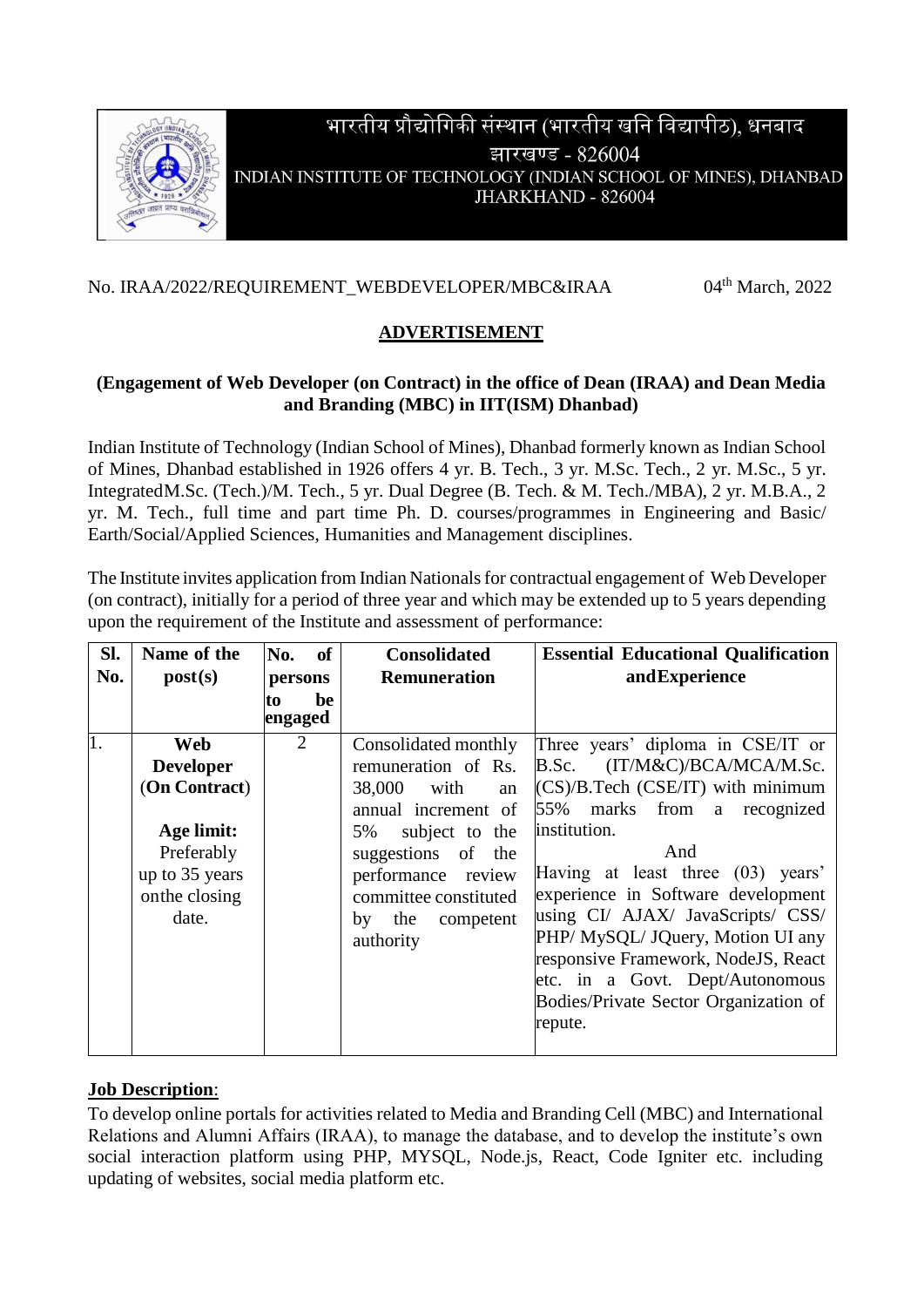## **GENERAL INSTRUCTIONS TO THE CANDIDATES**

| 1. | a)                                                                                                                                                                           | The Institute reserves its right to place a reasonable limit on the total number of<br>candidates to be called for selection process.                                                                                                                                                                                                  |  |
|----|------------------------------------------------------------------------------------------------------------------------------------------------------------------------------|----------------------------------------------------------------------------------------------------------------------------------------------------------------------------------------------------------------------------------------------------------------------------------------------------------------------------------------|--|
|    | b)                                                                                                                                                                           | Fulfillment of qualifications per-se does not entitle a candidate to be called for<br>selection process.                                                                                                                                                                                                                               |  |
|    | $\mathbf{c})$                                                                                                                                                                | The Institute reserves the right not to fill up the positions, cancel the Advt. in whole<br>or inpart without assigning any reason and its decision in this regard shall be final.                                                                                                                                                     |  |
|    | d)                                                                                                                                                                           | The positions of Web Developer (on Contract) are purely temporary and<br>contractual innature and the selected candidates cannot claim for appointment<br>against any regular positions in the Institute.                                                                                                                              |  |
|    | e)                                                                                                                                                                           | The engagement of Web Developer will be subject to their Police verification.                                                                                                                                                                                                                                                          |  |
|    | f)                                                                                                                                                                           | The Institute reserves its right to terminate the contractual engagement of the Web<br>Developer (on Contract) by giving one-month notice or one month's remuneration<br>in lieu thereof without assigning any reason.                                                                                                                 |  |
|    | g)                                                                                                                                                                           | Leave is not a matter of right. However, Web Developer (on Contract) may be<br>allowed 2.5 days leave per/every calendar months of service (Monthly accrual<br>basis and Maximum 30 days in a year). No leave encashment or carry forward will<br>be permissible on the termination of contract/renewal of the contact.                |  |
|    | h)                                                                                                                                                                           | The Web Developer (on Contract) will not be entitled for any medical facility/<br>accommodation or any other type of allowance. However, an annual increment<br>@5% on the consolidated remuneration may be admissible.                                                                                                                |  |
|    | $\mathbf{i}$                                                                                                                                                                 | The Web Developer (on Contract) may apply for termination of their contractual<br>engagement on two months' notice. However, their relieving will be subject to<br>condition that the work being undertaken by them does not get hampered and an<br>alternative arrangement has been made by the Institute prior to his/her relieving. |  |
|    | j)                                                                                                                                                                           | The Institute reserves the right to impose any other reasonable conditions to<br>safeguard the interests of the Institute.                                                                                                                                                                                                             |  |
|    | $\mathbf{k}$                                                                                                                                                                 | The selected applicant shall have to attend office six days a week.                                                                                                                                                                                                                                                                    |  |
|    | 1)                                                                                                                                                                           | The selected applicant will be required to attend duty on Sundays and other<br>Gazetted Holidays or may be asked to extend working hours, in case of exigencies.<br>No extra remuneration will be admissible for the same.                                                                                                             |  |
|    | m)                                                                                                                                                                           | The applicant should be able to communicate in English and Hindi.                                                                                                                                                                                                                                                                      |  |
| 2. |                                                                                                                                                                              | The closing date for submission of application shall be considered as the cut-off                                                                                                                                                                                                                                                      |  |
|    | date for age, educational qualification and experience etc.                                                                                                                  |                                                                                                                                                                                                                                                                                                                                        |  |
| 3. | The Institute reserves the right to assign/ transfer the selected candidates to any                                                                                          |                                                                                                                                                                                                                                                                                                                                        |  |
| 4. | section/departmentwithin the Institute and engagements will be offered accordingly.<br>The shortlisted candidates may be called for SQL Test and the final Selection will be |                                                                                                                                                                                                                                                                                                                                        |  |
|    |                                                                                                                                                                              | made on the basis of their performance in the SQL Test.                                                                                                                                                                                                                                                                                |  |
| 5. |                                                                                                                                                                              | No TA/DA shall be admissible for appearing in the selection process.                                                                                                                                                                                                                                                                   |  |
| 6. |                                                                                                                                                                              | Recruitment Fee and mode of payment : Nil                                                                                                                                                                                                                                                                                              |  |